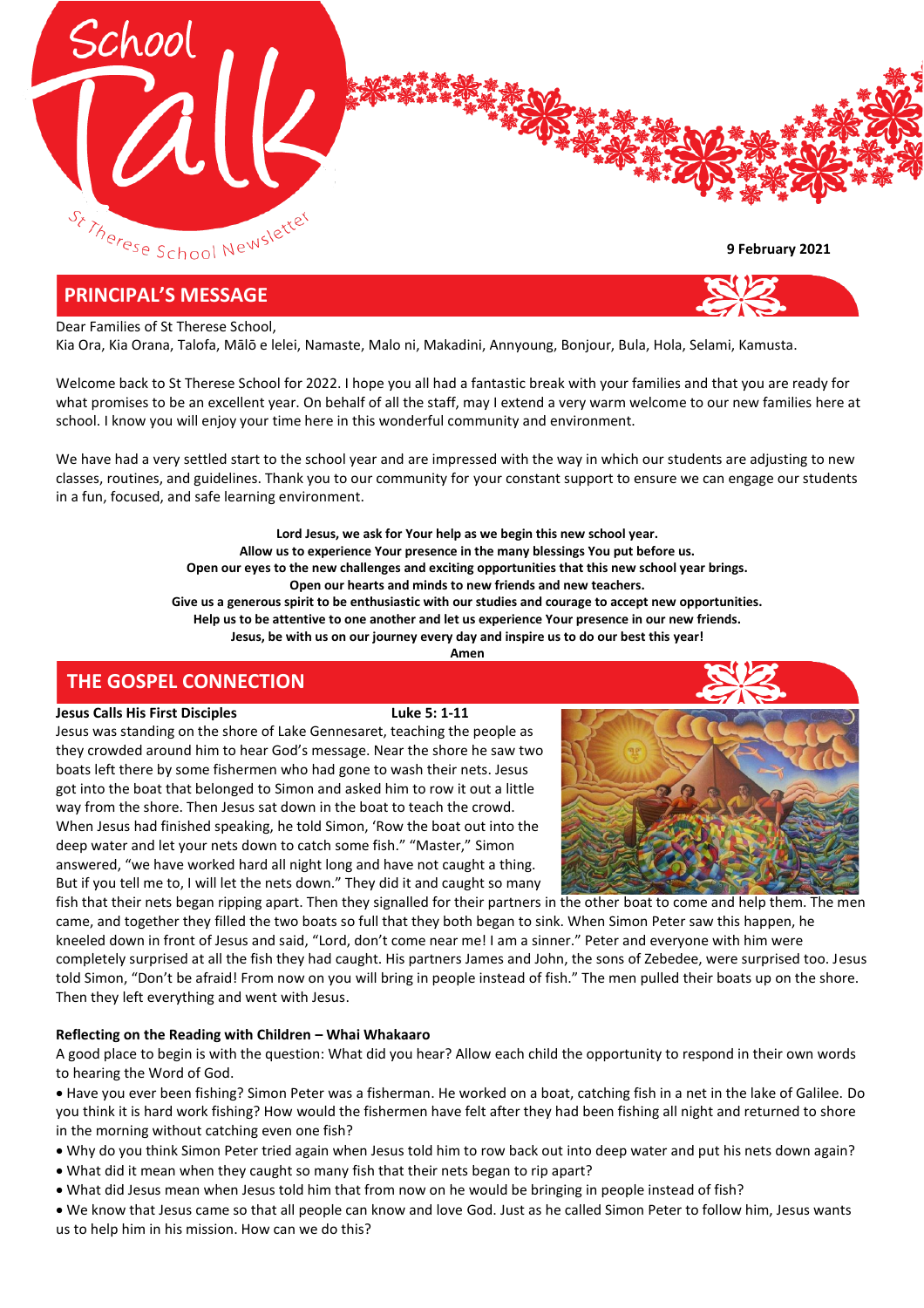## **IMPORTANT DATES – TERM 1**

- 14<sup>th</sup> February- Navigators, our afterschool Homework Club, begins
- 21<sup>st</sup>-25<sup>th</sup> February- Swimming Lessons for Years 3-6 students
- 2<sup>nd</sup> March- Ash Wednesday Liturgy @ 2:15pm
- 3 rd March- Planned Fire Drill
- $\downarrow$  15<sup>th</sup> March- Mt Roskill Zone Rippa Rugby Tournament Years 5 & 6 (traffic light level dependent)
- 16<sup>th</sup> March- Parent Teacher Conferences. School closes at 12pm
- $\frac{1}{2}$  29<sup>th</sup> April- Mt Roskill Have A Go Day Years 3 & 4 (traffic light level dependent)
- $\frac{1}{2}$  29<sup>th</sup> April- Mt Roskill Kiwisports Years 5 & 6 (traffic light level dependent)
- $\ddagger$  14<sup>th</sup> April- Holy Thursday (Last day of Term 1)

### **STATIONERY**

It is now vital that all remaining stationery payments are made. Please send payment as soon as possible as this will enable your child to settle into routines as quickly as possible and give him/her the best possible chance to achieve at the highest level. If you have a concern or problem regarding the costs, please contact the office as soon as possible.

**Payment can be made online: St Therese School 12-3033-0353893-00 (Please ensure you include your child's name).**

**Room 1- Year 1 & 2: \$40** (Stationery) **Room 1- Year 3: \$75** (\$40 Stationery and \$35 Swimming transport) **Room 3-\$135** (\$40 Stationery, \$60 Laptop lease and \$35 Swimming transport) **Room 4- \$135** (\$40 Stationery, \$60 Laptop lease and \$35 Swimming transport) **Room 6: \$100** (\$40 Stationery and \$60 Laptop lease)

# **BEFORE SCHOOL CARE**

**Before School Care has now resumed from 8am-8:30am** in the school library. Students are seperated into class groups on arrival. Classrooms open at 8:30am for students to enter. Please note that Breakfast Club is not running until further notice. No students should be onsite before 8am.

## **NAVIGATORS**

Our afterschool Homework Club 'Navigators' will begin on **Monday 14th February.** All Years 3-6 students are welcome to attend. It is important that your child has returned a Navigators form stating which days they will be in attendance. Navigators will run

from **Monday – Thursday from 3:15pm-4:15pm**. Students will be provided with a healthy snack before entering. Two teachers will supervise these sessions and support your child with their homework and learning. Please remain in your car at 4:15pm and your child/ren will be sent to you.

**MASKS**

Masks are now worn by all staff as well as all students in Rooms 3, 4 and 6. Masks must be brought from home and worn from the moment students step out of the car or onto school grounds. If your child/ren is in one of these classes, ensure that a mask is packed each day. It is important that we all work together to continue to provide a safe environment for our students and staff.

## **HATS**

parents in the week prior.

Every student requires a hat each day of Term 1. These must be named. Students are invited to leave their hats in their classroom from Monday to Friday each week. Teaching children to be SunSmart from an early age is vital. School hats are available from Elizabeth Michael Uniforms, 4 Bond Street, Grey Lynn.

# **SWIMMING LESSONS- CHANGE OF VENUE**

**Years 3-6 students will soon be participating in the Water Skills for Life Programme.** We are very fortunate this year to be able to offer free swimming lessons for our year 3-6 students. Five double sessions of swimming lessons have been booked with the Dean Greenwood Swim School in New Windsor. The transport cost for each child is \$35.00 and has been included with your child's stationery cost this year. A letter has been sent home with your child and the permission slip needs to be returned to the class teacher if this has not already happened. Ensure all uniforms are labelled clearly. A reminder will be sent out to







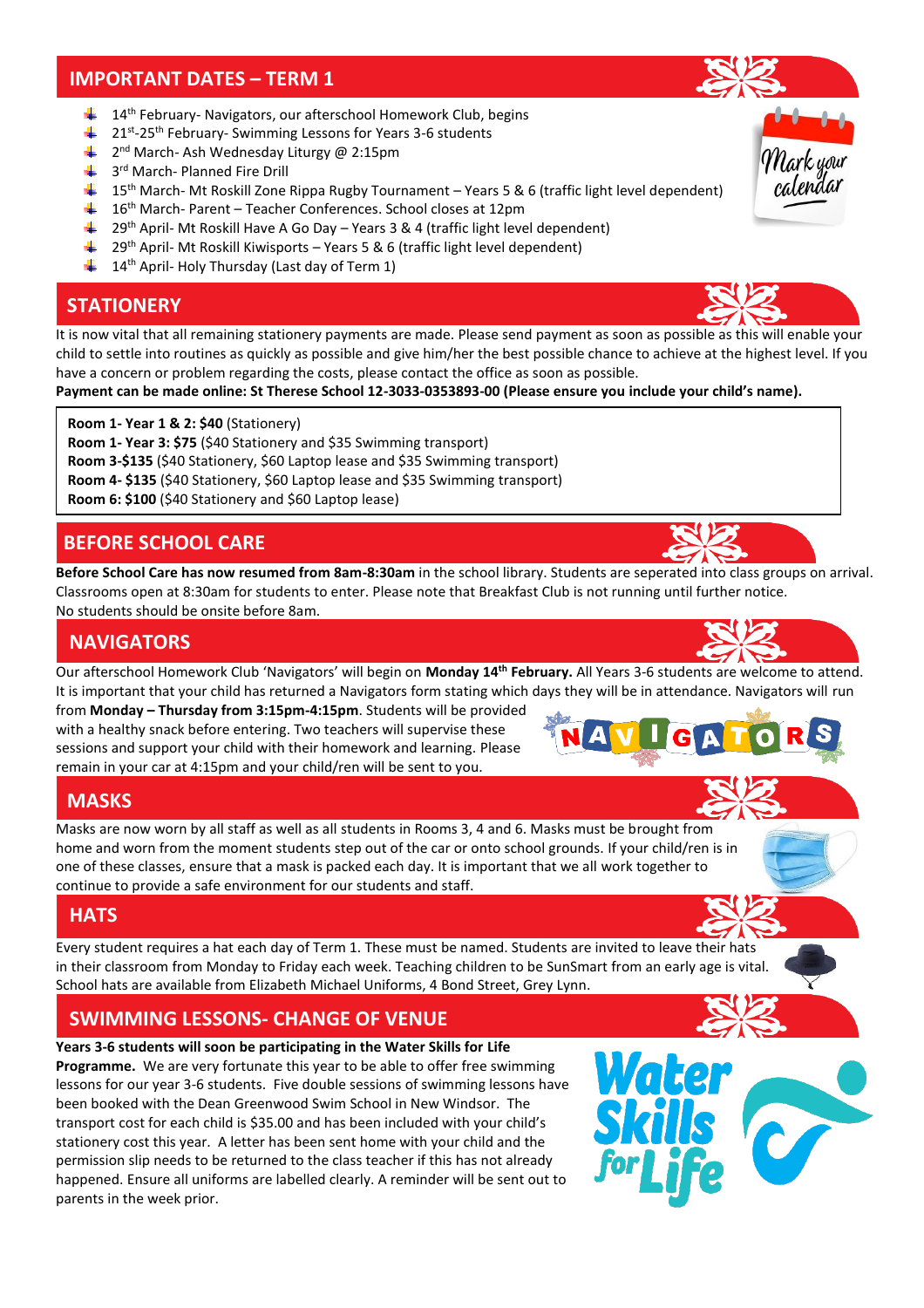# **2022 OPENING MASS**

This year we will be celebrating the new school year with a digital Opening Mass due to Red Light Restrictions. A link to the recording will be shared with our St Therese Community via email on Monday 14th February. Our theme for our Opening Mass is 'Let the little children come.'

#### *Mark 10:13-16*

#### *Jesus Welcomes Children*

*People brought their small children to Jesus so that he could lay his hands on them to bless them. But the followers told the people to stop bringing their children to him. Jesus saw what happened. He did not like his followers telling the children not to come. So he said to them, "Let the little children come to me. Don't stop them, because God's kingdom belongs to people who are like these little children. The truth is, you must accept God's kingdom like a little child accepts things, or you will never enter it." Then Jesus held the children in his arms. He laid his hands on them and blessed them.*



We are reminded through the gospel of the value of children in the eyes of Christ. All people matter to him. No matter their age or status (or lack thereof), he is not too important, too busy, too taxed, or too powerful, even for children. In fact, it's just the opposite: he values and loves children and seeks to bless them. We look forward to journeying with Jesus Christ this year, knowing that he is with us in all that we do.

## **GAME CHANGERS**

We have only 10 spaces still available for Year 3-6 students to participate in a 6-week multi-sport programme called 'Game Changers'. If you have returned your permission slip already, your child/ren are part of the group. A confirmation email will be sent to all parents. If you are still considering this, here is some more information about the programme:

- Game Changers is a programme that involves 2 fully qualified coaches (both vaccinated) delivering a range of experiences to unlock confidence and build teamwork, all while creating a fun, safe environment.
- These multi-sport sessions will involve using equipment from a wide range of sports, including rugby & league balls, soccer balls, basketballs, netballs, dodgeballs, American footballs and much more.
- Sessions are for students in Years  $3 6$ . No previous sport experience is required.
- Students are required to bring their PE Uniform, a sunhat, and a water bottle to participate.
- The programme is **free of charge.**
- These sessions will run from **3.15pm-4.15pm** on Wednesdays for 6 weeks in Term 1.

**Wednesday 16th February Wednesday 23rd February Wednesday 2nd March Wednesday 9th March Wednesday 16th March Wednesday 23rd March**